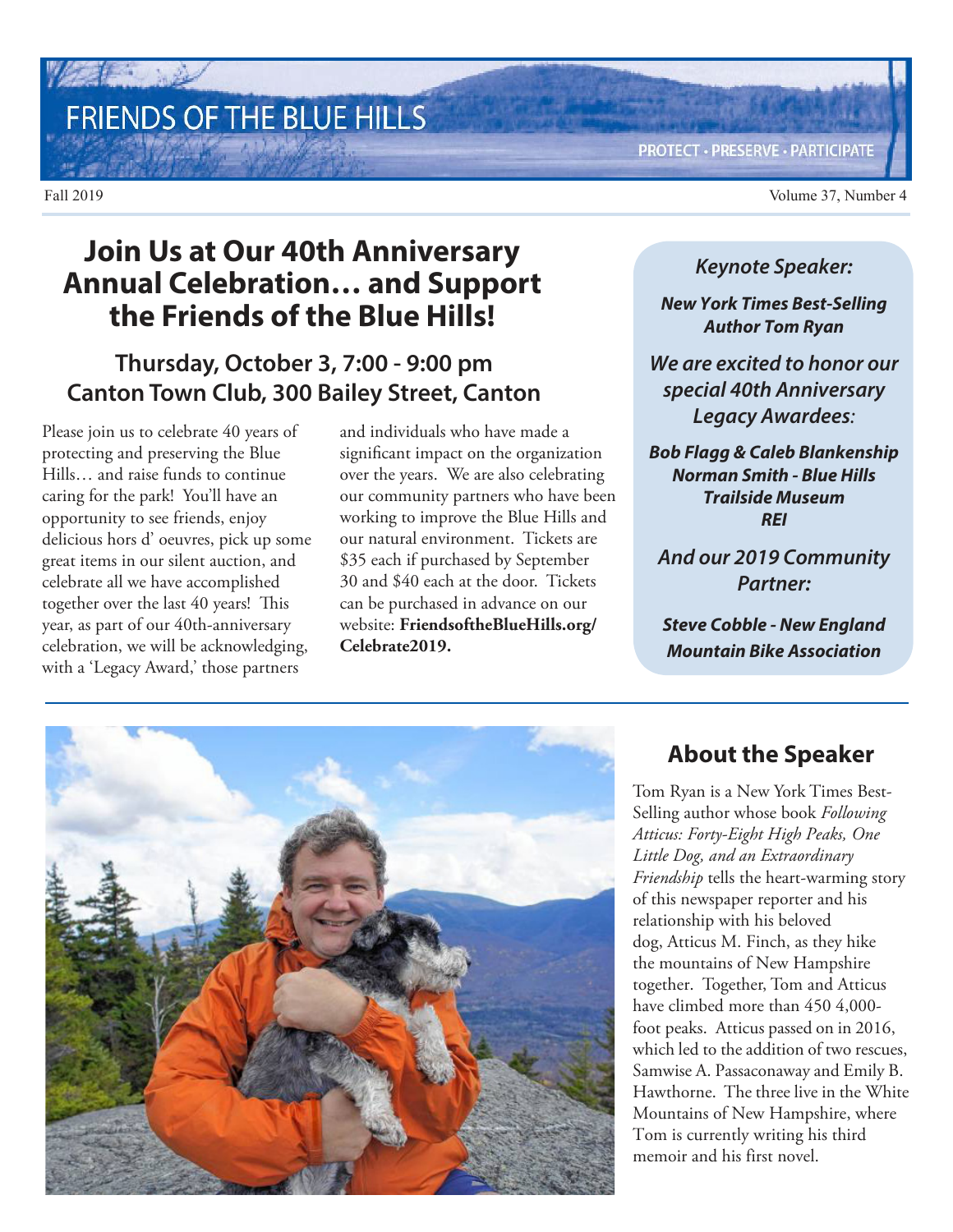## **Citizen Scientists Track Disease-carrying Mosquitos**

In August, the Friends of the Blue Hills welcomed scientists from the University of Massachusetts Boston to help participants track the spread of the Asian Tiger mosquito, an invasive and disease-carrying insect with a range that is approaching the New England region. Participants created traps and will submit their findings so that scientists can better understand how the Asian Tiger mosquito is spreading.



UMass Boston scientist teaching *participal* Skip Maysles, from Stoughton, how to make a mosquito trap.



UMass scientist, Amanda Tokash-Peters, teaching participants about mosquito traps and data

#### **Is the Blue Hills in your Will?**



Some people think leaving a gift in their will is only for the rich… but anyone can leave a gift that makes a difference to Blue Hills' visitors for years to come.

> **The Friends of the Blue Hills newsletter is produced four times a year.**

**Editors: Maile Panerio-Langer, Judy Jacobs, Barbara Kirby**

**Layout: Donald Souliere**

**Visit us on the web at www.FriendsoftheBlueHills.org or call 781-828-1805 for membership, maps and schedule information. P.O. Box 416, Milton, MA 02186**

#### **YES! I want to protect the Blue Hills Reservation!**

- Basic Membership \$30+\$10=\$40\* Ponkapoag Protector \$50<br>■ Hancock Hill Hero \$100 Skyline Steward \$250 Hancock Hill Hero – \$100 Skyline Steward – \$250
- $\Box$  Chickatawbut Champion \$500
- 
- 
- 
- Other \_\_\_\_\_\_\_\_\_\_\_\_\_\_\_\_\_\_
	- Payment Frequency (Choose one)
	- **Q** One-time Donation
	- $\Box$  Monthly Donation of \$



\_\_\_\_\_\_\_\_\_\_\_\_\_\_\_\_\_\_\_\_\_\_\_\_\_\_\_\_\_\_\_\_\_\_\_\_\_\_\_\_\_\_\_\_\_\_ \_\_\_\_\_\_\_\_\_\_\_\_\_ Card Number **Exp. date (MM/YY)** Card security code

 $\frac{1}{6}$ 

Name

Address \_\_\_\_\_\_\_\_\_\_\_\_\_\_\_\_\_\_\_\_\_\_\_\_\_\_\_\_\_\_\_\_\_\_\_\_\_\_\_\_\_\_\_\_\_\_\_\_\_

City/State/Zip\_\_\_\_\_\_\_\_\_\_\_\_\_\_\_\_\_\_\_\_\_\_\_\_\_\_\_\_\_\_\_\_\_\_\_\_\_\_\_\_\_\_\_\_\_

Phone \_\_\_\_\_\_\_\_\_\_\_\_\_\_\_\_\_\_\_ E-mail \_\_\_\_\_\_\_\_\_\_\_\_\_\_\_\_\_\_\_\_\_\_\_\_\_

Please mail to Friends of the Blue Hills

P.O. Box 416, Milton, MA 02186

You may also donate through our secure server at FriendsoftheBlueHills.org.

#### **Thank you for your generous support!**

**\***Optional \$10 for 40th Anniversary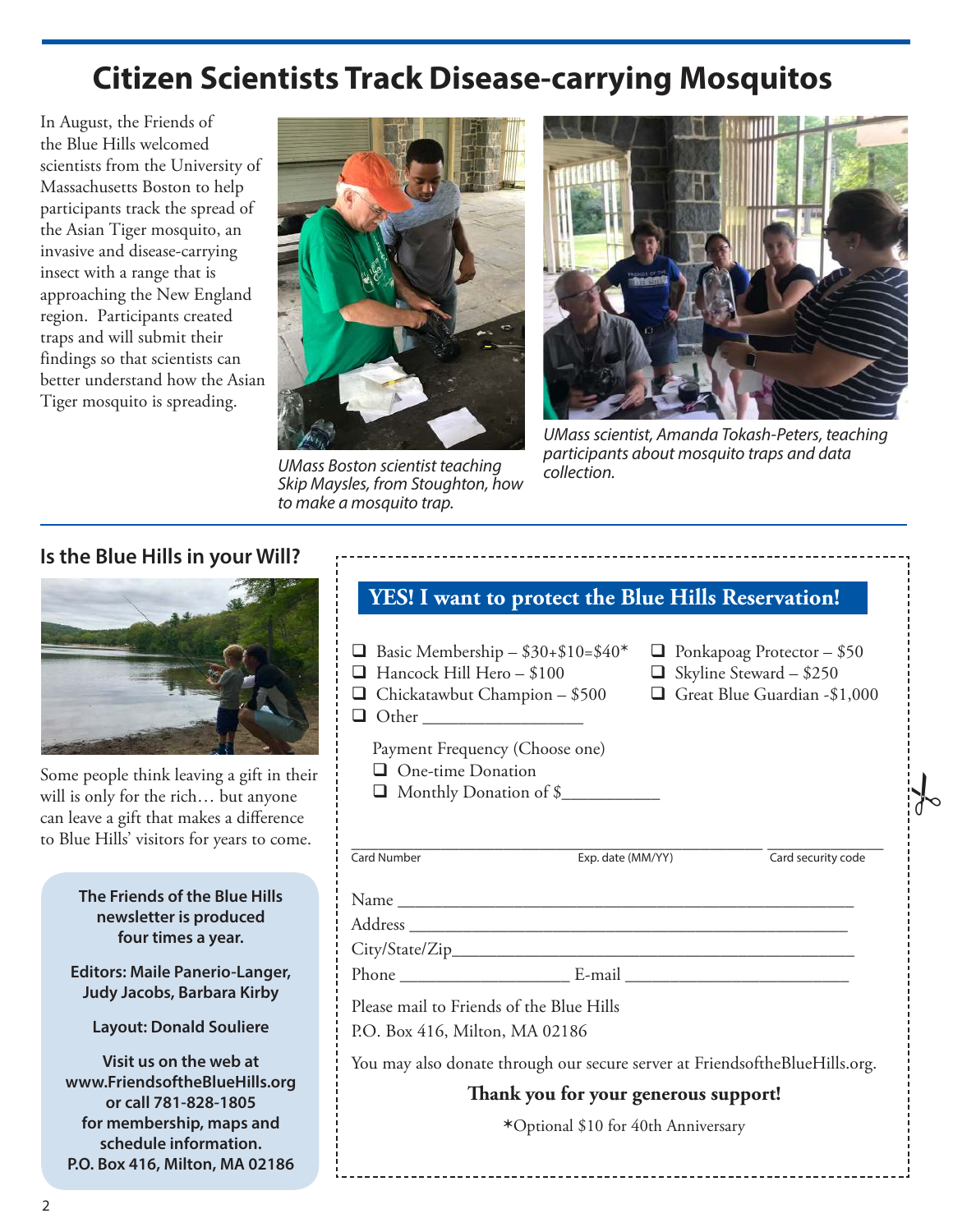## **Buying Something on Amazon this holiday season?**

Your purchases on Amazon could help the Blue Hills! Just go to **smile.amazon.com…** designate the Friends of the Blue Hills as the charity to receive donations… and shop as you normally would! You only need to designate the charity the first time - and the Blue Hills will benefit each time you shop at **smile.amazon.com!**



Photo by David Parson

## **Aspiring Anglers Cast Their Lines at Fish Fest**



Dozens gathered at Houghton's Pond on a hot summer day in July to learn a thing or two about fishing… and try out their new-found skills. The Friends of the Blue Hills assisted the Department of Conservation and Recreation and Mass Wildlife at their annual Fish Fest.

# **Enter to Win a Gourmet Dinner with a Spectacular View**



When you enter our Dinner in the Blue Hills Raffle, you have a chance to enjoy a once-in-a-lifetime experience: dinner for six from award-winning Blue Hills Grille served at the top of the Blue Hills Observatory!

Imagine you and five guests enjoying an unforgettable meal with spectacular views of the Atlantic Ocean and the Boston skyline in the heart of the Blue Hills Reservation. The master chef from Blue Hills Grille will prepare a succulent three-course meal which will be served on the rooftop of this historically significant landmark. After dinner, you will also receive a private tour of the oldest continuously working observatory in the country.

Tickets are \$15 each or 3/\$35 and can be purchased online on our secure website: **FriendsoftheBlueHills.org/ Raffle2019**. Some restrictions apply, so please visit our website for more details.



The winning ticket will be drawn at our Annual Celebration to be held on Thursday, October 3. You need not be present to win… but you have to enter to win, so buy your raffle ticket today!